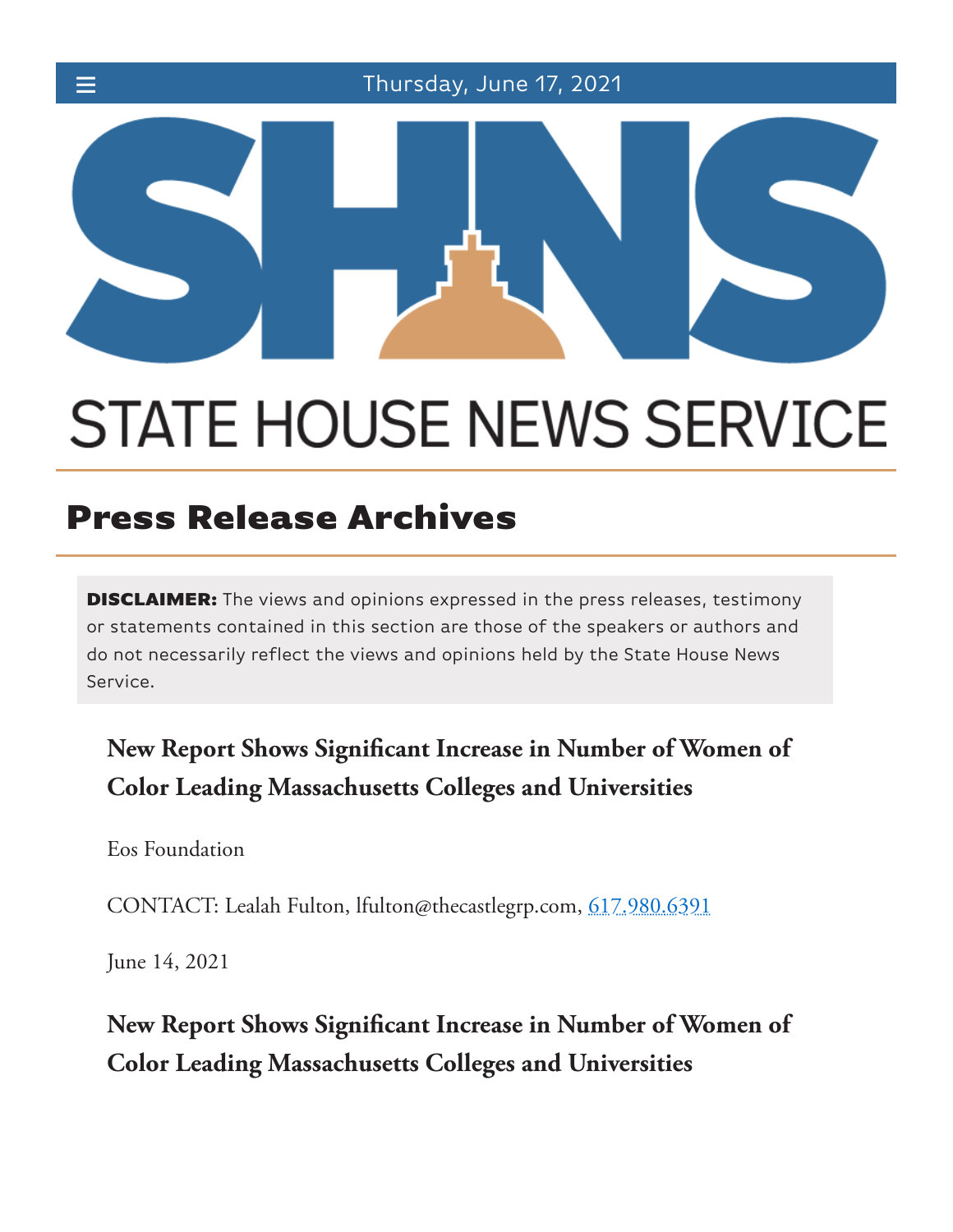Eos Foundation's Women's Power Gap Initiative's three-year review of diversity among presidents shows intentionality works; women of color presidents have more than doubled, overall women making slow but steady progress

BOSTON, MA (June 14th, 2021): When it comes to higher education leadership in the Commonwealth, there is good news: the number of female college and university presidents is increasing, women of color have more than doubled over the past three years, and six institutions have welcomed their first women presidents. It's evidence that intentionality is working, according to the Massachusetts College and University Presidents Progress Snapshot, which followed the hiring of presidents from 2018 to 2021. The update was issued today by the Women's Power Gap Initiative of the Eos Foundation.

"We cannot emphasize enough how significant these gains are," said Andrea Silbert, President of Eos. "Bringing attention to the underrepresentation of women and BIPOC leaders in 2018 and working in partnership with a dedicated group of college and university presidents over the past three years has led to significant gains, particularly for Black women leaders. We are trending in the right direction, but there is still much work to be done."

Today's progress report is an update from the Women's Power Gap first report which ranked all colleges and universities in Massachusetts according to gender and racial representation in top leadership positions.

Among the gains made during the past three years:

Women of color presidents have more than doubled from 6% to 13%

Number of women presidents has increased overall from 33% to 36%

40% of community college presidents are women; 33% are people of color

Six schools welcomed their first women presidents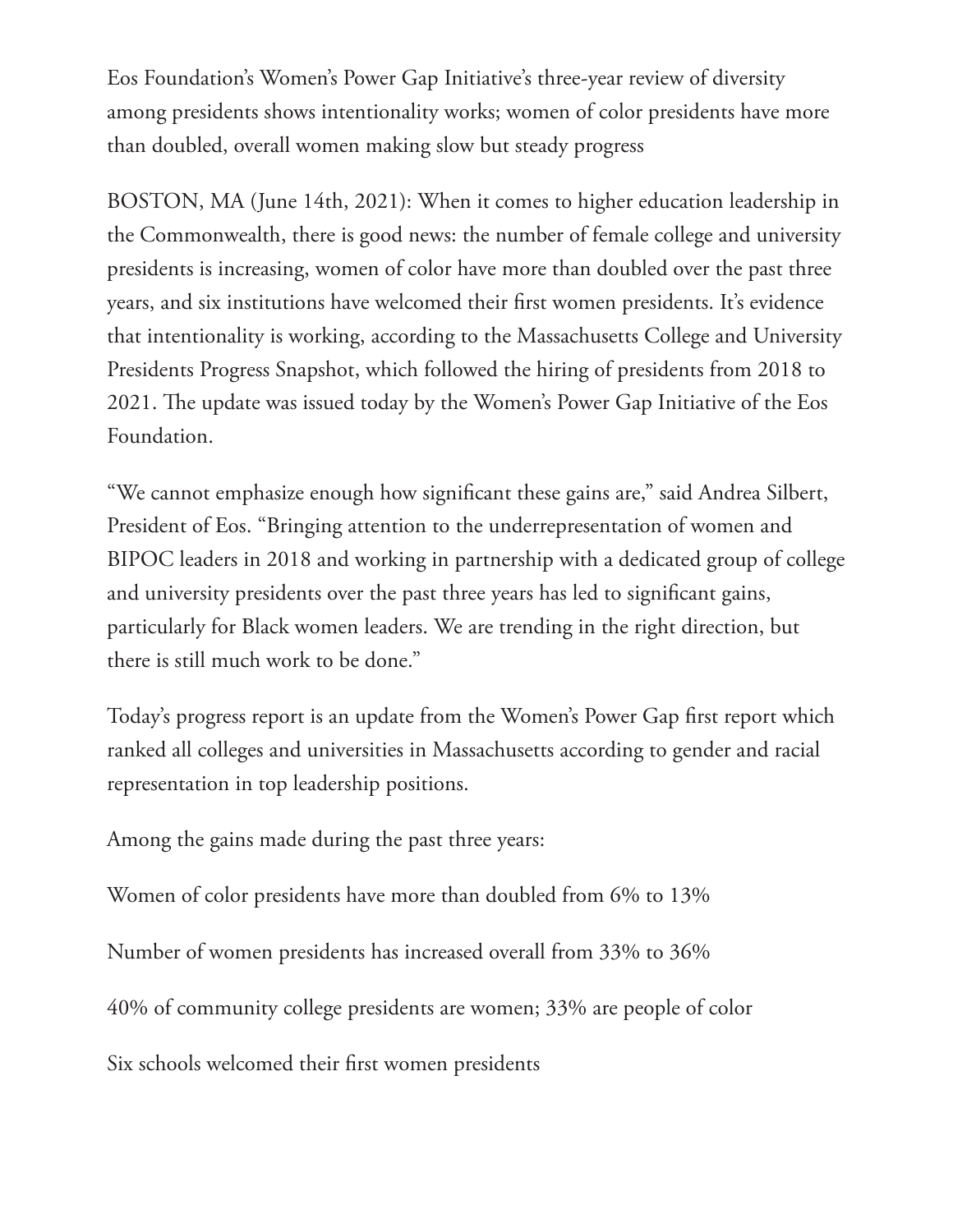While work needs to be done to boost female leadership in the Commonwealth's higher education landscape, the Eos Foundation and its partners believe power parity is within reach and attainable with conscious, concerted efforts and an intentional shift in outreach, recruitment, and hiring practices.

"Having spent more than 30 years in academia, including the past 10 years as President of Emerson College, I've been proud to partner with Eos on the Women's Power Gap Initiative since its beginning," said Lee Pelton, who co-hosted a 2019 summit on gender parity in higher education with the Eos Foundation, and who recently became President and CEO of The Boston Foundation. "This is a critical issue, not just for school leadership, but also for its present and future stakeholders."

The findings were shared during a private virtual summit earlier today among college and university presidents, provosts, and board chairs. Titled "Meeting the Moment - Higher Education's Opportunity to Lead the New Workplace," leaders discussed the progress made in the leadership landscape. The group also talked about reimagining a more equitable workplace for women and men who are balancing demands of work and home, and how they might utilize the information gained from the summit.

"Higher education has the opportunity to seize this moment and assume a leadership role in shaping the post-pandemic workforce," said Simmons University President Lynn Perry Wooten. "It is crucial that we design enhanced support systems that help with employee reentry, retention, and promoting a sustainable work-life balance. This includes initiatives such as flexible work arrangements, mentoring programs, alternate career paths for tenure and promotion, and support for diverse types of scholarship."

"The pandemic unearthed numerous equity issues across all sectors," said Holyoke Community College President Christina Royal. "We responded during this pandemic by providing all employees the flexibility of reducing hours, taking leave of absences and also a remote work environment. As Holyoke Community College transitions back to campus, we will continue to re-evaluate the needs of the students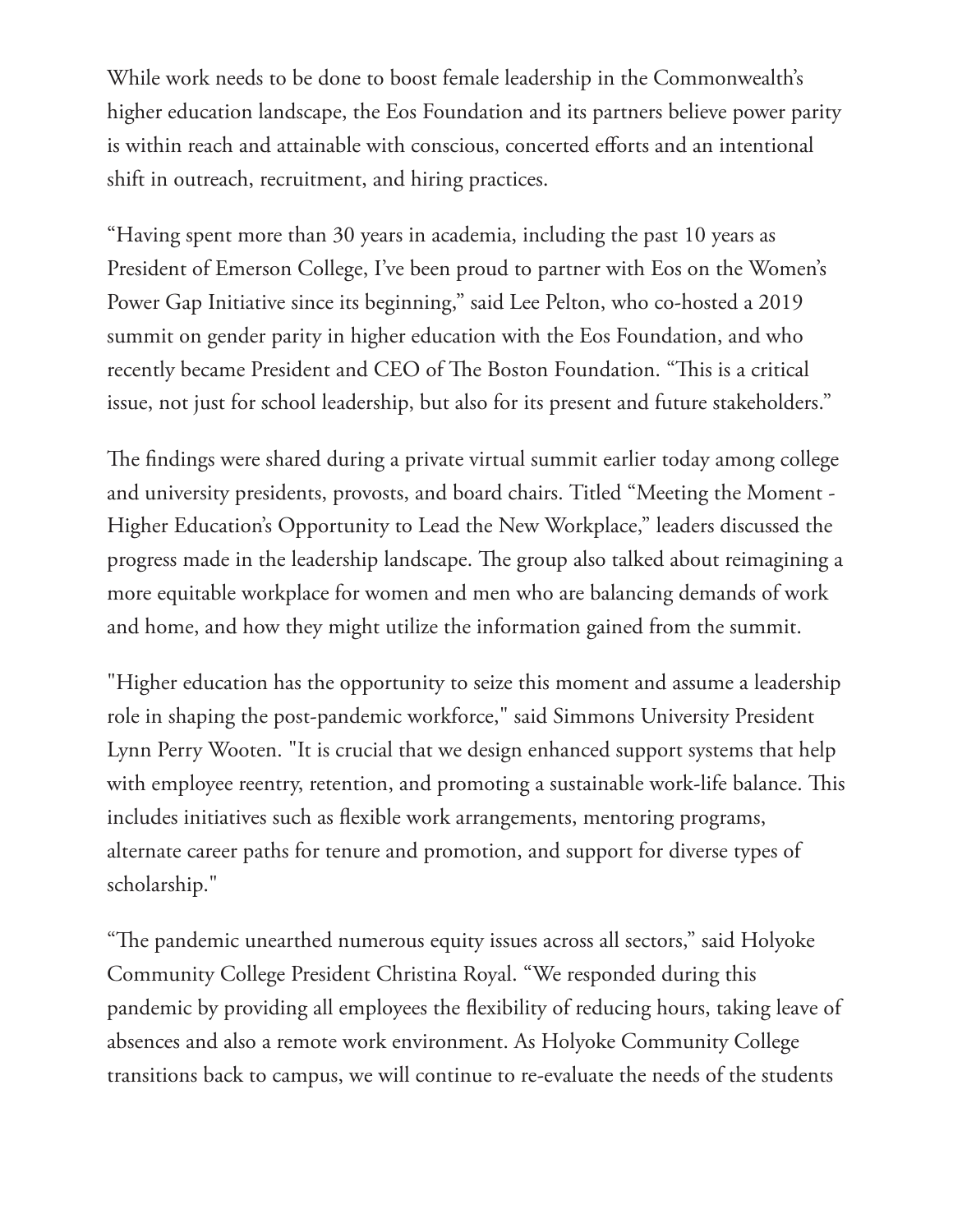and the employees and engage in conversation with the respective units to determine the ways in which we will adjust to a post-pandemic environment."

The 2018-2021 Progress Report can be found here. https://www.womenspowergap.org/wp-content/uploads/2021/06/2021-College-and-University-Presidents-Progress-Snapshot.pdf

About the Women's Power Gap Initiative of the Eos Foundation: The Women's Power Gap Initiative aims to dramatically increase the number of women from diverse backgrounds among CEO and C-suite leaders nationally. We conduct and commission actionable research on prominent sectors of the economy and measure the extent of the power and pay gaps at the company or institutional level to highlight those making fast progress, and those falling behind.

###

#### Site Navigation

- Home
- Manage Alert System
- Daily Schedule
- Weekly Roundup
- Weekly Advances
- Privacy Policy
- Terms of Use
- About Us
- Contact Us

#### Helpful Links

- Mass. State House Press Association
- Track Bills
- Find Lobbyists
- Find Campaign Donors
- State Budget
- NGA
- NCSL
- Stateline
- $\bullet$  CSG

#### Affiliates

News Service Florida